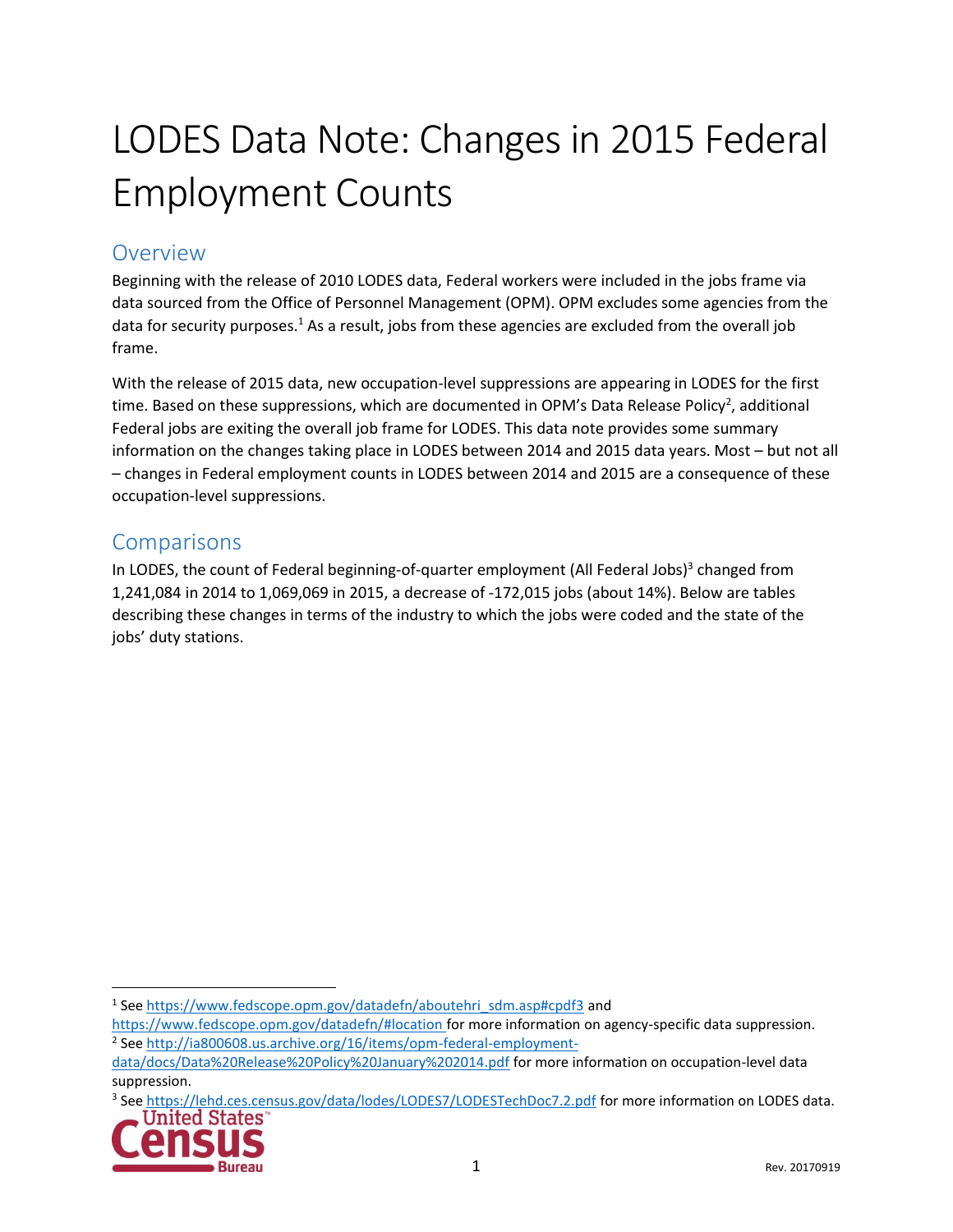| <b>LODES Federal Employment (All Federal Jobs)</b> |         |         |           |  |  |
|----------------------------------------------------|---------|---------|-----------|--|--|
|                                                    | 2014    | 2015    | Change    |  |  |
| Agriculture, Forestry, Fishing and Hunting         | 2,226   | 2,280   | 2.4%      |  |  |
| <b>Utilities</b>                                   | 3,898   | 3,819   | $-2.0%$   |  |  |
| Construction                                       | 1       | 0       | $-100.0%$ |  |  |
| Manufacturing                                      | 3,406   | 3,457   | 1.5%      |  |  |
| <b>Retail Trade</b>                                | 792     | 178     | -77.5%    |  |  |
| <b>Transportation and Warehousing</b>              | 8,633   | 7,869   | $-8.8%$   |  |  |
| Information                                        | 2,966   | 2,894   | $-2.4%$   |  |  |
| Finance and Insurance                              | 14,176  | 14,519  | 2.4%      |  |  |
| Professional, Scientific, and Technical Service    | 12,365  | 11,238  | $-9.1%$   |  |  |
| <b>Educational Services</b>                        | 2,500   | 1,908   | $-23.7%$  |  |  |
| <b>Health Care and Social Assistance</b>           | 301,498 | 310,203 | 2.9%      |  |  |
| Arts, Entertainment, and Recreation                | 23,538  | 21,917  | $-6.9%$   |  |  |
| <b>Accommodation and Food Service</b>              | 378     | 305     | $-19.3%$  |  |  |
| Other Services [except Public Administration]      | 1,596   | 1,558   | $-2.4%$   |  |  |
| <b>Public Administration</b>                       | 863,111 | 686,924 | $-20.4%$  |  |  |

As can be seen in the first table, the decrease in the Public Administration sector (176k) is actually larger than the overall decrease in Federal Employment (172k). The second table, below, shows that the decrease in LODES Federal employment is spread across most states<sup>4</sup>, with large absolute decreases appearing in Texas, California, New York, and Florida.

| LODES Federal Employment (All Federal Jobs) |         |         |          |  |  |
|---------------------------------------------|---------|---------|----------|--|--|
|                                             | 2014    | 2015    | Change   |  |  |
| Alabama                                     | 15,168  | 14,168  | $-6.6%$  |  |  |
| Alaska                                      | 6,872   | 5,891   | $-14.3%$ |  |  |
| Arizona                                     | 30,998  | 22,092  | $-28.7%$ |  |  |
| Arkansas                                    | 10,521  | 9,694   | $-7.9%$  |  |  |
| California                                  | 102,445 | 81,833  | $-20.1%$ |  |  |
| Colorado                                    | 27,358  | 24,504  | $-10.4%$ |  |  |
| Connecticut                                 | 6,395   | 5,476   | $-14.4%$ |  |  |
| Delaware                                    | 1,808   | 1,722   | $-4.8%$  |  |  |
| District of Columbia                        | 128,694 | 134,805 | 4.7%     |  |  |
| Florida                                     | 60,124  | 46,301  | $-23.0%$ |  |  |
| Georgia                                     | 41,986  | 36,641  | $-12.7%$ |  |  |
| Hawaii                                      | 6,077   | 4,154   | $-31.6%$ |  |  |
| Idaho                                       | 6,995   | 6,594   | $-5.7%$  |  |  |
| Illinois                                    | 34,204  | 28,593  | $-16.4%$ |  |  |
| Indiana                                     | 13,148  | 11,813  | $-10.2%$ |  |  |
| lowa                                        | 7,666   | 6,812   | $-11.1%$ |  |  |
| Kansas                                      | 9,815   | 9,113   | $-7.2%$  |  |  |
| Kentucky                                    | 15,327  | 13,179  | $-14.0%$ |  |  |
| Louisiana                                   | 14,174  | 11,760  | $-17.0%$ |  |  |
| Maine                                       | 3,891   | 2,974   | $-23.6%$ |  |  |
| Maryland                                    | 88,790  | 86,124  | $-3.0%$  |  |  |
| Massachusetts                               | 21,828  | 17,793  | $-18.5%$ |  |  |
| Michigan                                    | 20,717  | 16,557  | $-20.1%$ |  |  |
| Minnesota                                   | 15,747  | 13,434  | $-14.7%$ |  |  |

<sup>4</sup> LODES employment data were not published in 2015 for Wyoming.



 $\overline{a}$